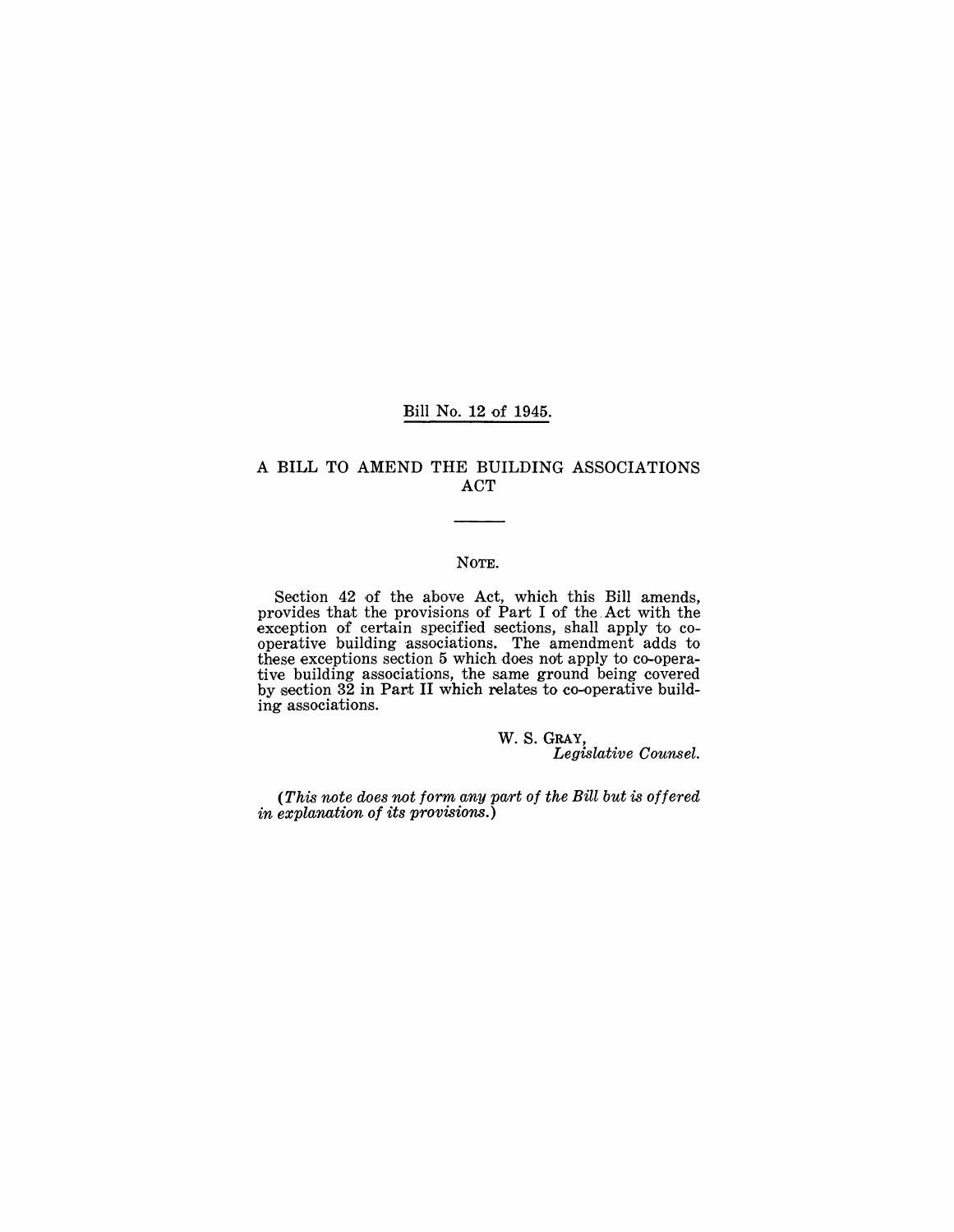# **BILL**

### No. **12** of 1945.

An Act to amend The Building Associations Act.

### *(Assented to* , 1945.)

**HIS** MAJESTY, by and with the advice and consent of the Legislative Assembly of the Province of Alberta, enacts as follows:

**1.** The Building Associations Act, being chapter 255 of the Revised Statutes of Alberta, 1942, is hereby amended as to section 42 by adding immediately after the word "sections", where the same occurs in the first line thereof, the figure "5,".

**2.** This Act shall come into force on the day upon which it is assented to.